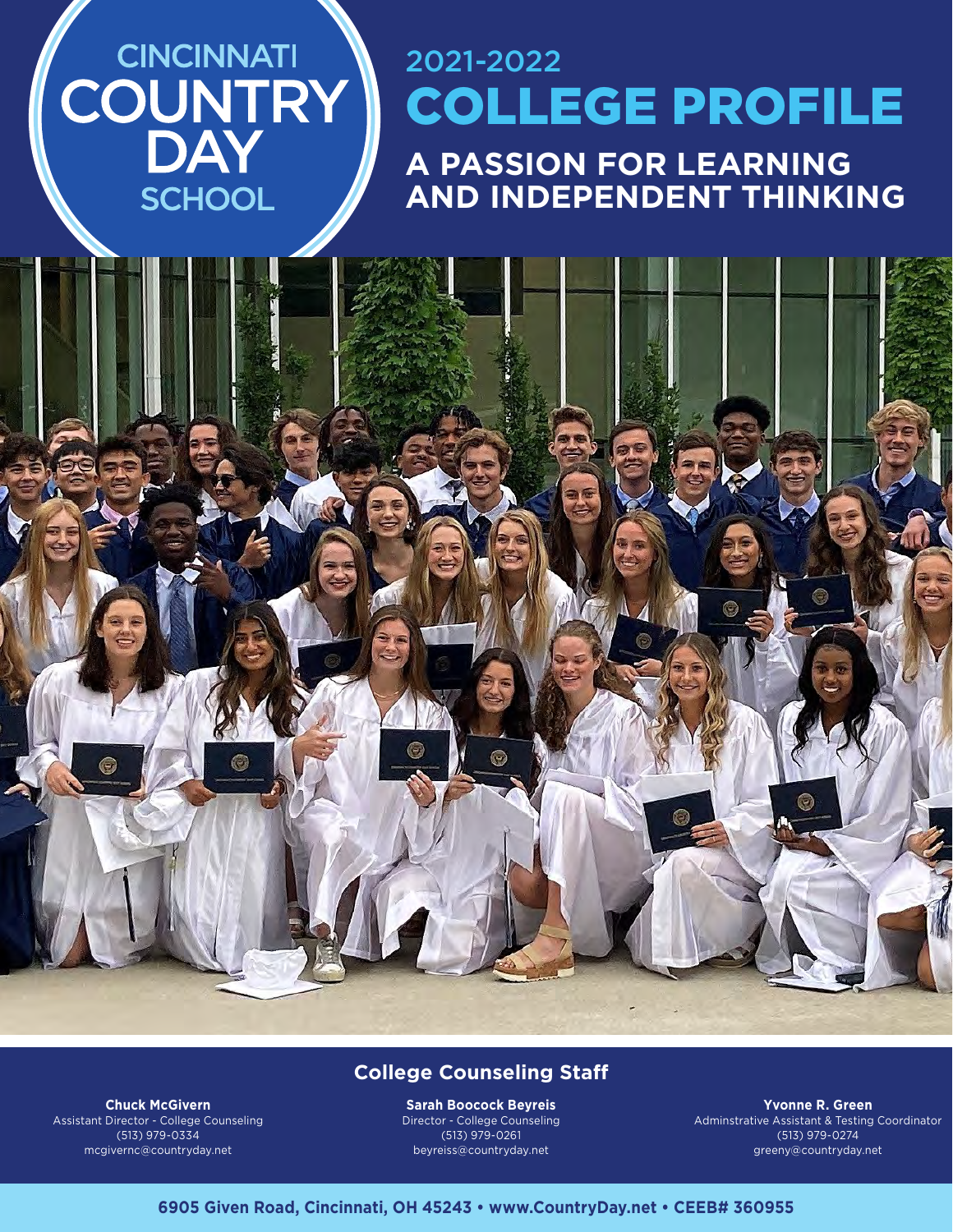# **History and Mission**

Founded in 1926, Cincinnati Country Day School is an independent, coeducational, college preparatory day school serving students in Early Childhood through grade 12. Country Day lives its mission to "provide each student with superior preparation for college and life."

**CINCINNATI** 

**HOOL** 

**JNTRY** 

### **Global Engagement**

Pre-pandemic, CCDS students participated in exchanges with:

- Colegio El Pinar, Málaga, Spain
- Lycée St. André, Colmar, France
- English language-teaching service trip to The Dandelion School, Beijing, China

PK-12 instruction in French and Spanish 7-12 instruction in Mandarin

### **Job Shadows and Internships**

Past shadows included:

- The Cancer Institute, University of **Cincinnati**
- Ernst and Young
- The Heart Institute of CCHMC
- KAO Brands
- Kroger Technology
- The National Underground Railroad Freedom Center
- Taft Law

## **CCDX Experiential Learning Week**

CCDX Week is expected to return in March 2022. In the past, students built roller coasters and critiqued films, competed in "Cup Cake Wars" and Oxford debate, studied chemical engineering by visiting Cincinnati corporations, forged metals and upcycled trash into public art.

### **Accreditations**

Cincinnati Country Day is accredited by the Independent Schools Association of the Central States, and chartered as an elementary and secondary school in the State of Ohio. CCDS is also a member of NAIS, NACAC, and ACCIS.



members of the Class of 2022





state champions in the past decade





State Science Olympiad Tournament







zip codes represented in student body

**23%** 



of the Class of 2022 has earned the

Ohio Seal of Biliteracy (4 or 5 on AP French, Spanish or Chinese exams)



2021 Scholastic Art and Writing awards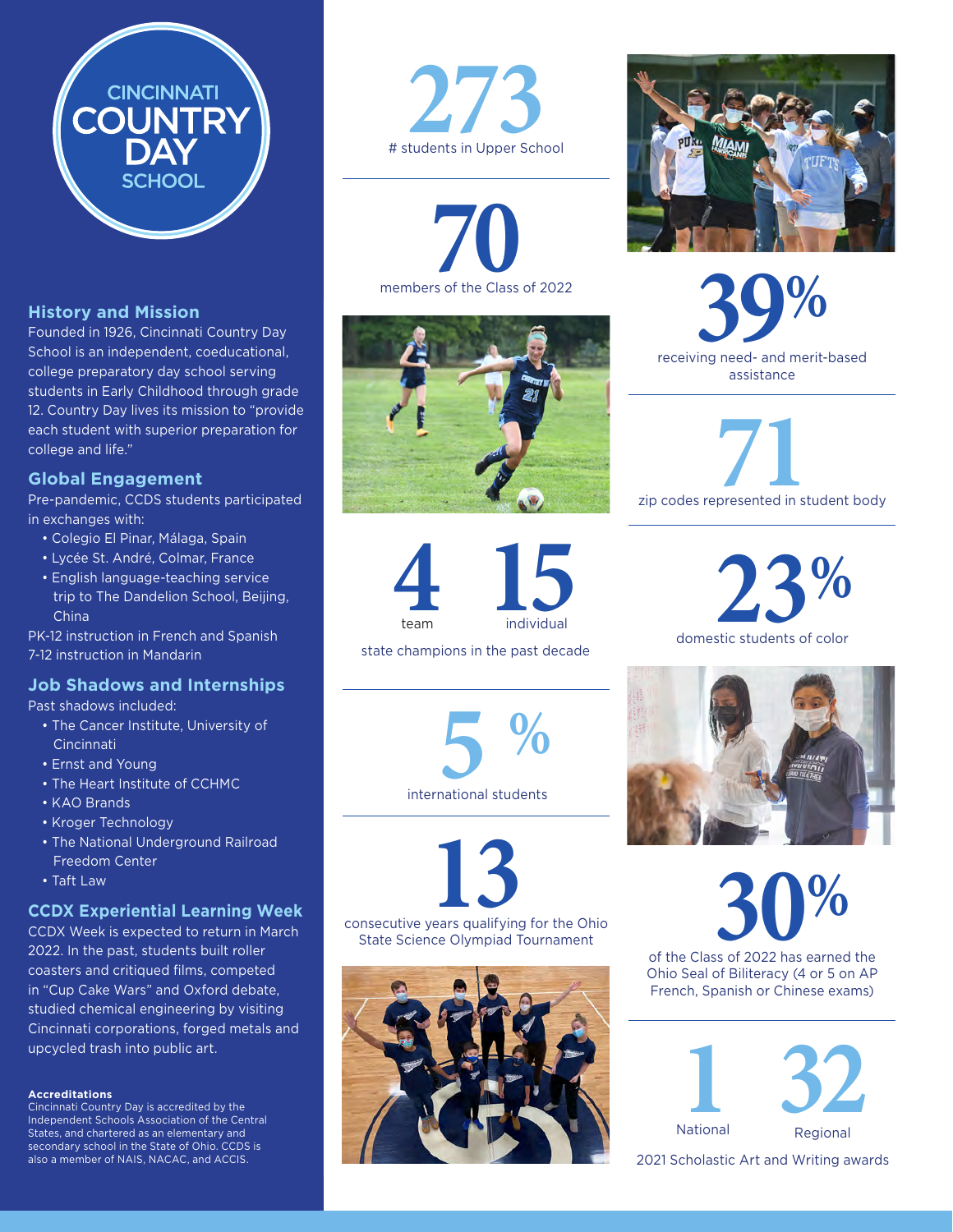# **Grade Weighting**

Each Honors (H) and Advanced Placement (AP) course receives +1 point in GPA weighting. **Honors (H) and Advanced Placement (AP) courses are EQUIVALENT and extremely rigorous.** These courses extend well beyond AP exam content and challenge our students to understand, create and express knowledge in multiple ways. Admission to Honors and AP courses is subject to departmental approval. Students are encouraged to limit the number they take.

# **Class Ranking**

We do not rank students numerically.

# **Remote Learning during the COVID-19 Pandemic**

**March-May 2020** Live synchronous online instruction for all students. **Final letter grades for 2019-20 reflect student work in all four quarters of the year.** 

**2020-21 School Year** In-person classes on campus with traditional letter grading. Some students chose to participate online in real time. Activities online. Sports teams competed without spectators.

**2021-22 School Year.** Required in-person attendance, masked. Normal activities and sports as of September.

| <b>Requirements</b>       |                         |           | <b>Grading Scale</b> |
|---------------------------|-------------------------|-----------|----------------------|
| <b>Department</b>         | <b>Required Credits</b> | Letter    | Value                |
| Arts                      | 2.0                     | А         | 4.0                  |
| English                   | 4.0                     | $A -$     | 3.6667               |
| History                   | 3.0                     | $B+$      | 3.3333               |
| Math                      | 4.0                     | R         | 3.0                  |
| <b>World Languages</b>    | 3.0                     | $B -$     | 2.6667               |
| Science                   | 3.0                     | $C+$      | 2.3333               |
| <b>Computer Science</b>   | .5                      |           |                      |
| Health                    | .5                      | $\subset$ | 2.0                  |
| <b>Physical Education</b> | .5                      | $C-$      | 1.6667               |
| Electives                 | 2.0 or more             | $D+$      | 1.3333               |
| <b>TOTAL CREDITS</b>      | 22.5                    | D         | 1.0                  |
|                           |                         | -         | - - - - -            |

*90 hours of community service are required. One credit equals one full-year course meeting at least four periods per week. One-half credit courses meet for only one semester or for less than four period per year.*

#### **Policy on Reporting Discipline to Colleges**

Cincinnati Country Day encourages its students to live the school values of compassion, courage, integrity, responsibility and respect and holds students accountable for academic or conduct violations of the school's Honor Code so that students can learn and grow from their mistakes. Country Day also values its relationships with colleges and directs students to answer honestly questions about school discipline on college applications. When asked by colleges, counselors will report egregious violations of school rules that result in suspension or dismissal from school.

## **ACT** 2017-2021 **Composite:**

| <b>CCDS</b>     | 29   |
|-----------------|------|
| Ohio (2020)     | 19.9 |
| National (2020) | 20.6 |

#### **English:**

| <b>CCDS</b>     | 30.2 |
|-----------------|------|
| Ohio (2020)     | 18.8 |
| National (2020) | 199  |

#### **Math:**

| <b>CCDS</b>     | 27.1 |
|-----------------|------|
| Ohio (2020)     | 19.8 |
| National (2020) | 20.2 |
|                 |      |

#### **Reading:**

| <b>CCDS</b>     | 30.4 |
|-----------------|------|
| Ohio (2020)     | 20.4 |
| National (2020) | 21.2 |

#### **Science:**

| <b>CCDS</b>             | 28.6 |
|-------------------------|------|
| Ohio (2020)             | 20   |
| National (2020)         | 20.6 |
| Students reporting 74%* |      |

# **SAT** 2017-2021 **Total:**

| <b>CCDS</b>     | 1380 |
|-----------------|------|
| Ohio (2020)     | 1070 |
| National (2019) | 1051 |

### **EBRW:**

| 683 |
|-----|
| 536 |
| 528 |
|     |

### **Math:**

**CCDS 702** Ohio (2020) 534 National (2020) 523

*Students reporting 41%\**

\*All members of the Classes of 2017-21 are represented in either ACT or SAT averages, or both.

### 0.6667 2017-2021 **Advanced Placement**

687 students took 1398 exams. *Students scoring 3 and above out of a possible 5: 89%*

*A sampling of CCDS average scores, followed by the number of test-takers in parentheses:*

| <b>US History</b> | 3.89(183)  |  |
|-------------------|------------|--|
| Calculus BC       | 3.84(113)  |  |
| Chemistry         | 4.04 (120) |  |
| <b>Biology</b>    | 4.0 (115)  |  |
| Spanish           | 3.8(102)   |  |
| 2-D Design        | 3.9(98)    |  |
| French            | 4.27(47)   |  |

# **Curriculum**

**ENGLISH** English 9 English 10 English 11 English 12 (S1) H 19th C. British Literature AP English Literature H Modern Literature (S1) English electives (Q3 & Q4)

#### **MATHEMATICS**

Algebra I Geometry, Geometry H Algebra II, Algebra II H Trigonometry and Data Analysis Data Analysis and Inferential Statistics (Pre-Calculus—no longer offered '21-'22) H Pre-AB Calculus AP H Pre-BC Calculus AP (formerly H Pre-Calculus) AP Calculus AB AP Calculus BC AP Statistics Linear Algebra H Multivariable Calculus H

#### **SCIENCE**

Bio/Chemistry H Biology AP Biology General Chemistry Chemistry AP Chemistry Physics Physics H

#### **COMPUTER SCIENCE**

Principles of Engineering Design Serious – Game Design Intro-Computer Science Computer Science II AP Computer Science A

#### **HISTORY**

Ancient and Medieval World History Modern World History Modern Europe and the World H U.S. History and Government AP U.S. History History electives H (S1) History electives (Q3 & Q4)

#### **WORLD LANGUAGES**

French I, II, II H, III French III H (formerly Pre-AP French) French Cultural Connections French Conversation AP French Language French Literature H Chinese I, II, III, III H Pre-AP Chinese H Spanish I, II, II H, III Pre-AP Spanish H Spanish Cultural Connections Spanish Conversation AP Spanish Language AP Spanish Literature

#### **ARTS**

Drama I, II, Studio Theater-Drama Voice and Speaking Dynamics Technical Theater, Studio Theater-Tech Chorale Band, Band H (formerly Instrumental Ensemble) Art I, II, (III—no longer offered '21-'22) Advanced Studio Art, Studio Art H Photography I, II Photography H AP Portfolio and 2-D Design AP Portfolio in Photography (2-D Design)